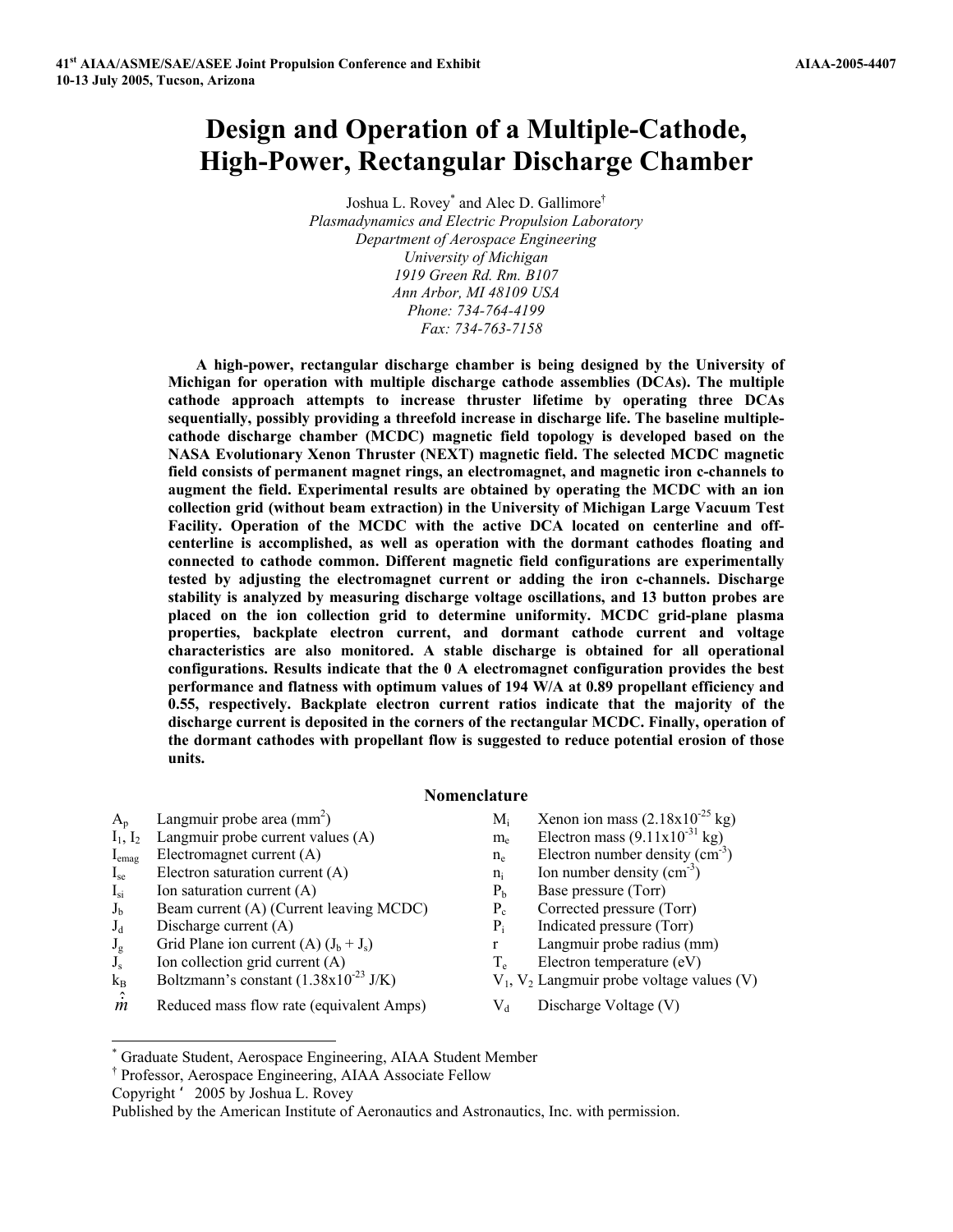$\eta_{\mu d}$  Propellant utilization efficiency (%)  $\phi_i$  High-voltage optics ion transparency (~70%)

 $\mathcal{E}_b$  Ion production cost (W/A)  $\phi_i$ 

 $\lambda_{D}$  Debye length (mm)

Ion collection grid ion transparency

# **I. Introduction**

ASA's Project Prometheus is advancing the future of space exploration by developing nuclear electric propulsion (NEP) technology for deep space missions. Ion thrusters are high-efficiency, high-specific impulse MASA's Project Prometheus is advancing the future of space exploration by developing nuclear electric propulsion (NEP) technology for deep space missions. Ion thrusters are high-efficiency, high-specific impulse propulsion can satisfy the mission requirements will require long life, high-power, and high-specific impulse. NASA Glenn Research Center (GRC) has developed such an ion thruster through the High Power Electric Propulsion (HiPEP) project,<sup>1-3</sup> and is currently focused on designing the Herakles ion thruster with the NASA Jet Propulsion Laboratory (JPL). Because an ion thruster must operate continuously for perhaps as long as 7-14 years for Prometheus-class missions,<sup>4-6</sup> assessing and increasing thruster lifetime is of foremost importance.

The potential failure mechanisms for ion thrusters are generally classified into four categories: 1.) discharge cathode failure, 2.) neutralizer failure, 3.) ion optics failure, and 4.) electron backstreaming. Erosion of the screen and accelerator grids due to ion impingement is the primary cause of failure mode 3. As the accelerator grid apertures widen due to erosion, mode 4 becomes important because the number of backstreaming electrons increases and eventually destroys the cathode. Methods for increasing accelerator grid lifetime and reducing electron backstreaming have been developed.<sup>7-10</sup> Failure of the hollow cathode is the primary cause of modes 1 and 2. Hollow cathode failure is known to be caused by either depletion of the barium insert, the formation of tungstates in the barium, or physical erosion. Consequently, the lifetime of the NASA Solar Electric Propulsion Technology and Applications Readiness (NSTAR) ion thruster is limited to  $\sim$ 30,000 hours<sup>11,12</sup> and recent results suggest the NASA Evolutionary Xenon Thruster (NEXT) may have a comparable lifetime.<sup>13,14</sup> It is important to note that these thruster lifetimes are insufficient for missions requiring continuous operation for greater than approximately 3-5 years.

In order to increase thruster lifetime for Prometheus-class missions, the University of Michigan Plasmadynamics and Electric Propulsion Laboratory (PEPL) is developing an ion thruster that utilizes three sequentially operated discharge cathodes. With this approach, a new discharge cathode is ignited when the previous one fails. Ideally this will increase thruster discharge lifetime threefold, making longer mission times a possibility. The following sections describe the design of the multiple-cathode discharge chamber (MCDC), apparatus used to operate the MCDC as a simulated ion thruster,<sup>15</sup> results, analyses, and conclusions.

# **II. Multiple-Cathode Discharge Chamber (MCDC)**

In an effort to extend the lifetime of an ion thruster, the University of Michigan PEPL is developing a HiPEPderivative ion thruster that operates three discharge cathode assemblies (DCAs) sequentially. Investigation of various MCDC designs is initiated using the GRC HiPEP engine baseline dimensions and the NEXT magnetic field topology. Several magnetic field designs are investigated and "graded" based on a set list of criteria. Each design is solved numerically using the 3D magnetostatic code  $\text{MagNet}^{\text{TM}}$  6.0, which provides a magnetic field topology from which each design is evaluated. The following sections describe the criteria used to determine the selected discharge chamber magnetic field, the designs that are numerically investigated, the results of the numerical solutions, and the PEPL MCDC.

### **A. Design Criteria**

In order to facilitate the operation of three DCAs, a discharge chamber must have a magnetic field that fulfills certain criteria. More specifically, the magnetic field must exhibit similar characteristics at each of the three DCA locations inside the chamber. The PEPL design goal is to place each DCA in a magnetic field environment similar to the NEXT DCA. Accomplishing this objective assures that each DCA will function in a manner similar to the proven electron source of the NEXT ion engine. The selected MCDC design is required to exhibit the following characteristics. First, the magnetic field lines at the exit of the cathodes are uniform and parallel to the cathode's axis. This allows exiting electrons to essentially spiral away along the field lines.<sup>16,17</sup> Second, the exit of the cathode is located downstream of the peak magnetic field strength. This feature assists electrons in falling away from the cathode and out into the discharge chamber. Placing the cathode upstream of the peak field strength may lead to a mirroring effect.<sup>16,17</sup> Third, the magnitude of the flux at the cathode exit plane is equal to the NEXT field strength in order to facilitate the collision processes necessary for propellant ionization. Finally, the permanent magnet ring spacing is designed such that the intercusp field strength is similar to NEXT.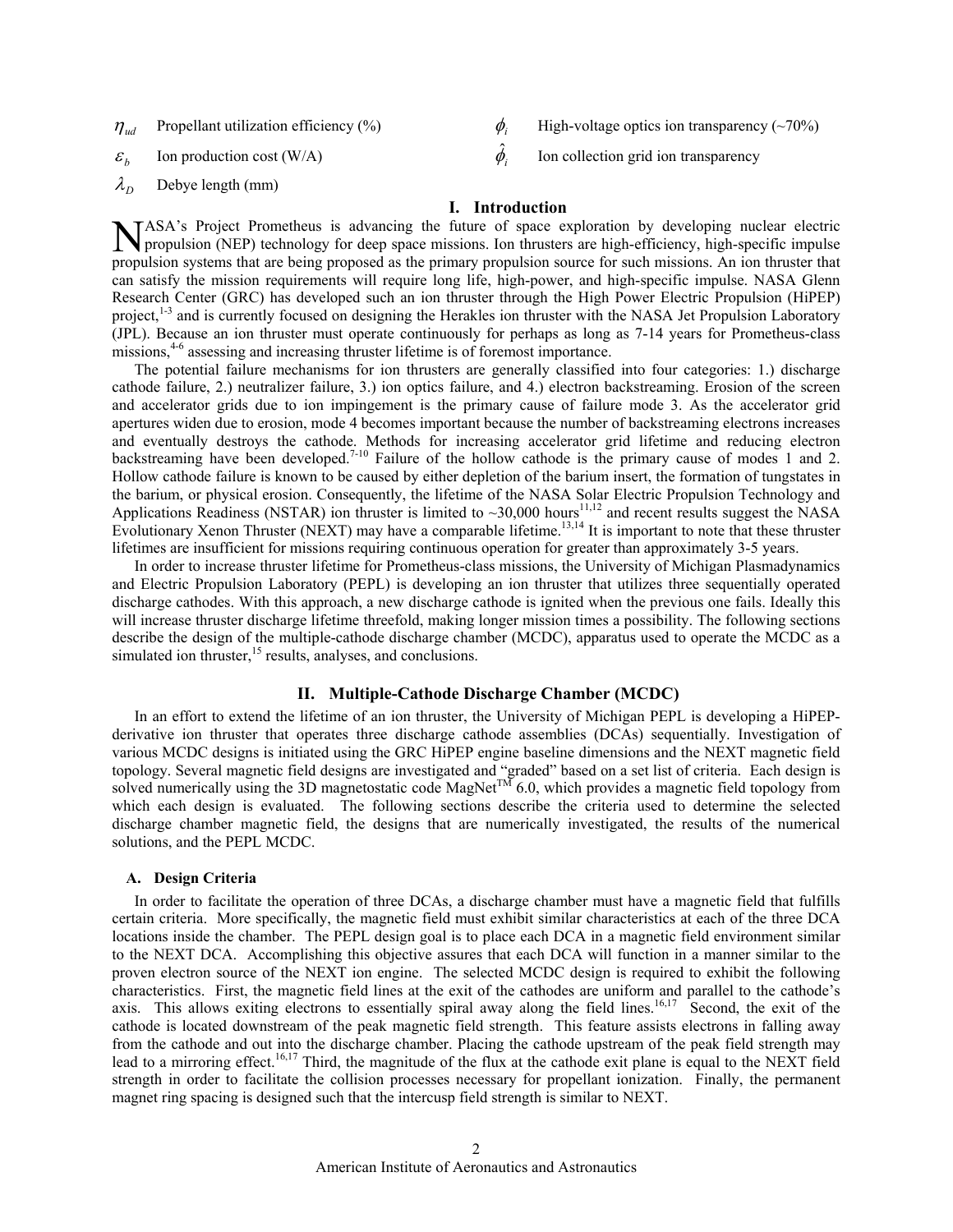# **B. Discharge Chamber Models**

In order to evaluate each MCDC design, the 3D magnetostatic code MagNet<sup>TM</sup> 6.0 is used to numerically solve for the magnetic field topology produced by each of the designs. Each design is modeled and solved in order to evaluate its ability to produce a NEXT-like magnetic field at each of the three DCA locations and throughout the discharge chamber. Many different MCDC designs are modeled and each differs primarily by the number, spacing, and shape of the permanent magnet rings. Each design consists of a rectangular, non-magnetic stainless steel anode shell with samarium cobalt permanent magnet rings located on both the anode walls and backplate. Some of the variables manipulated between models are listed below.

- Number, Shape, Location of Backplate Magnet Rings
	- -Shapes: All Rectangular, Combination Circular and Rectangular, Hexagonal -Number:  $2, 3, 4, 5$ , or 6 total rings
- Number, Location of Anode Wall Magnet Rings -Number: 2, 3, or 4 total rings
- Permanent magnet size (width 1.27 cm or 0.64 cm) (thickness 0.51 cm or 1.02 cm)
- DCA locations on Backplate

#### **C. Modeling Results**

Using the solved magnetic field topology provided by MagNet<sup>TM</sup> 6.0, each design is analyzed and evaluated on its ability to create a NEXT-like magnetic field environment at each of the three DCA locations and throughout the discharge chamber. Many of the designs are quickly eliminated due to violation of the criteria outlined above. Specifically, those designs that do not place the DCAs inside a ring of permanent magnets are rejected because the direction of the magnetic field lines at the cathode exit plane inhibit electrons from escaping the cathode and entering the discharge chamber. Utilizing the smaller magnet dimensions to produce the desired magnetic field requires more total magnet rings and subsequently more magnetic cusps. Because the majority of plasma electrons are collected at the cusps,<sup>18-22</sup> decreasing the total rings can lead to increased electron collection at intercusp surfaces.<sup>23</sup> However, NEXT-like intercusp field strengths can still be obtained using fewer rings and the larger magnets. Additionally, utilizing fewer rings reduces the overall mass of the engine.

# **D. Selected MCDC**

### *1. Anode*

The selected MCDC has a rectangular shape and a rectangular ion extraction area of  $3600 \text{ cm}^2$ . Non-magnetic stainless steel sheet metal is used to construct the backplate and the rectangular shell. Four corner brackets are welded to the sheet metal to form the rectangular shell and the backplate is bolted to the shell to form the five sided rectangular anode. Three holes centered in the backplate are spaced a few centimeters linearly apart for placement of the DCAs.

#### *2. Permanent Magnets*

Samarium Cobalt  $(Sm_2Co_{17})$  permanent magnets are utilized to form the baseline magnetic circuit. Three circular magnet rings are formed and mounted to the backplate at each DCA location. Two concentric rectangular rings surround the three DCAs and two more rectangular rings are located on the anode walls. Simulations show that this configuration places each DCA in a NEXT-like magnetic field environment and provides similar intercusp field strengths.

## *3. Electromagnet*

In addition to the baseline all-permanent-magnet magnetic circuit, an electromagnet is utilized to augment and change the magnetic field configuration. A coil with 280 turns of 15-gauge magnetic wire is wrapped in a doubleconductor configuration around a rectangular aluminum bobbin and placed inside a magnetic iron channel. The use of two conductors reduces the length of the wire and subsequently its resistance so that a lower voltage can be used to drive the electromagnet current. The magnetic channel increases the efficiency of the electromagnet by directing the flux, thus the electromagnet requires fewer turns and less current than if operated without the magnetic iron. The near-DCA magnetic field is adjusted by mounting the electromagnet externally to the backplate and supplying a current within the range of  $\pm 10$  A. Negative current decreases the near-DCAs magnetic field and positive current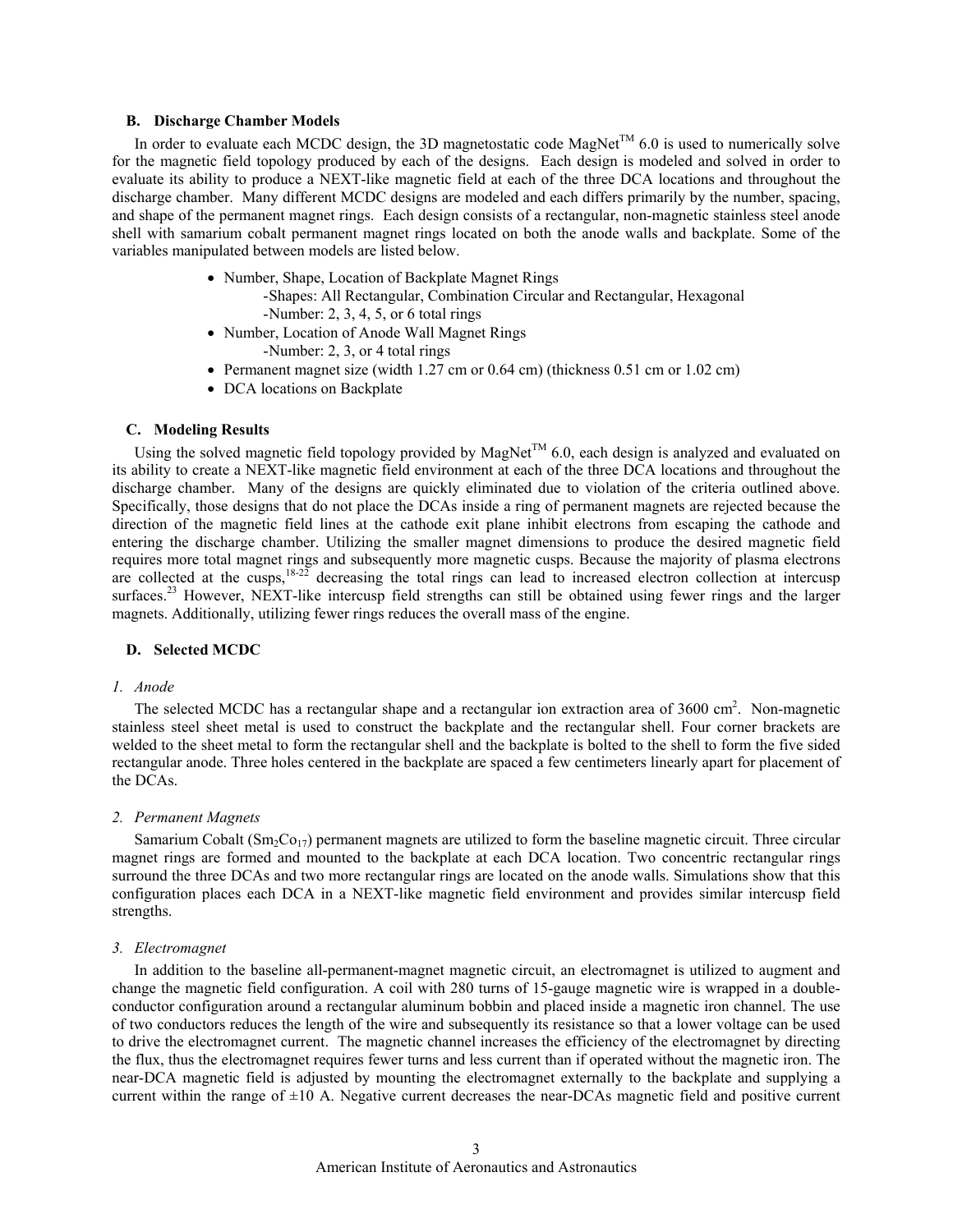increases it. With the electromagnet attached, the DCA exit plane magnetic field strength can be adjusted from 15 G to over 100 G. In order to recover the baseline all-permanent-magnet configuration, the electromagnet must be operated at -5 A.

#### *4. Magnetic Field Configurations*

Although an infinite number of magnetic field configurations are possible because the electromagnet can be set at any desired current level, only seven are investigated in this work. Five magnetic field configurations are studied by setting the electromagnet current at  $\pm 10$  A,  $\pm 5$  A, and 0 A. A sixth configuration encloses the 50 G line within the MCDC by attaching the electromagnet (operated at 0 A) and 4 magnetic iron c-channels to each of the anode walls. Placing the magnetic iron c-channels at the cusp locations increases the strength of the intercusp field and effectively encloses the 50 G line. By definition the 50 G line is considered enclosed if it does not intersect with the anode walls or backplate. The seventh configuration is asymmetric with an increase in magnetic field strength near the offcenterline DCA. This configuration may force the peak current density location to shift from directly downstream of the off-centerline DCA.

## **E. Comparison of Experimental and Simulated Magnetic Fields**

In order to validate the designed MCDC magnetic field topology, 2-D experimental magnetic field maps are compared with the simulation data over 6 planes for 6 magnetic field configurations. Excellent agreement is obtained between the experimentally measured profiles and the MagNet<sup>TM</sup> simulations. At spatial locations near the permanent magnets an average percent difference of approximately  $\pm 15\%$  is obtained. Furthermore, the experimental maps verify that each DCA is located in a similar magnetic field environment. Comparisons of the allpermanent-magnet and 5 electromagnet configurations show that a -5 A electromagnet current is required to recover the all-permanent-magnet case. This result also suggests that it may be possible to recover any all-permanentmagnet magnetic field from the electromagnet augmented configuration. Finally, verification of the enclosure of the 50 G line is obtained. This configuration requires the electromagnet and the magnetic iron c-channels to effectively keep the 50 G contour line from intersecting the anode.

# **III. Experimental Apparatus and Setup**

#### **A. Vacuum Facility**

The University of Michigan Large Vacuum Test Facility (LVTF) is used for all experiments presented here. The LVTF is a stainless-steel vacuum chamber with a diameter of 6 m and a length of 9 m. Four 400 CFM mechanical pumps and two 2,000 CFM blowers evacuate the chamber to a moderate vacuum (30 – 100 Torr). In order to reach high vacuum, the facility employs seven CVI TM-1200 re-entrant cryopumps, each of which is surrounded by an  $LN<sub>2</sub>$  baffle. The cryopump system can be operated with any number of pumps in use. With all seven pumps operating, the facility pumping speed is 240,000 l/s on xenon with a base pressure of  $\leq 2.0x10^{-7}$  Torr. For the experiments described here only two cryopumps are operated, which yields a base pressure of  $5.2x10^{-7}$  Torr. The chamber pressure is monitored using two hot-cathode ionization gauges. The first gauge, a Varian model 571 gauge with an HPS model 919 Hot Cathode Controller, is connected to the chamber by a 25-cm-long by 3.48-cm-innerdiameter tube. The second is a Varian model UHV-24 nude gauge with a Varian UHV senTorr Vacuum Gauge Controller. Pressure measurements from the gauges are corrected for xenon using the known base pressure on air and a correction factor of 2.87 for xenon according to the following equation<sup>24</sup>

$$
P_c = \frac{P_i - P_b}{2.87} + P_b \tag{1}
$$

where  $P_c$  is the corrected pressure on xenon,  $P_b$  is the base pressure, and  $P_i$  is the indicated pressure when xenon is flowing into the vacuum chamber. Corrected pressure for the nude ion gauge is reported as the background pressure in the chamber. A recent investigation of the pressure inside the LVTF during Hall thruster cold-flow operation has shown that the nude gauge provides better agreement with the true pressure of the facility.<sup>25</sup> Corrected operating pressures for all experiments reported here are below  $4.0x10^{-6}$  Torr on xenon.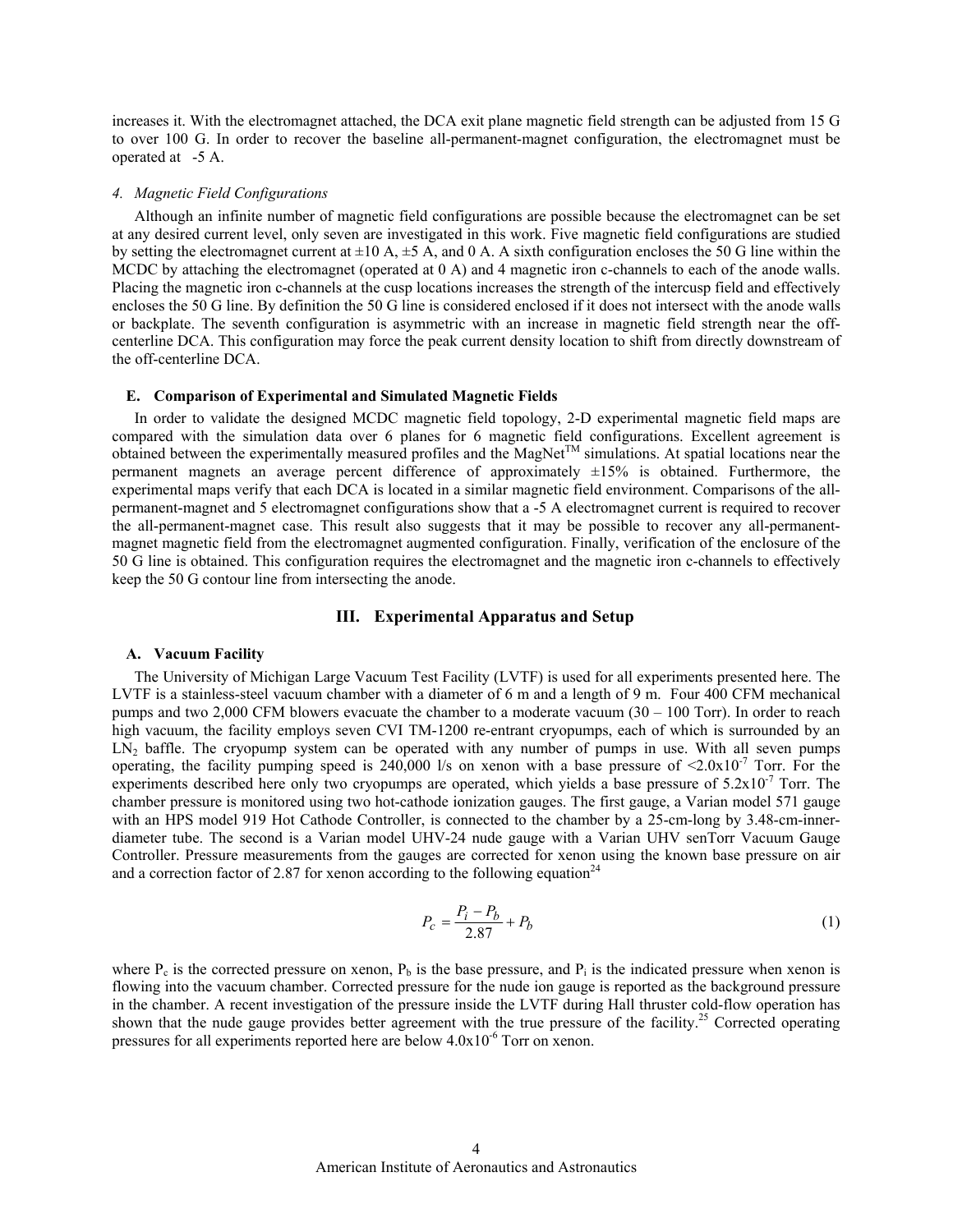# **B. MCDC Test Article (TA)**

## *1. Hardware Setup*

The MCDC described in Section II is placed inside the LVTF and the electromagnet is mounted to the backplate for all experiments. Those experiments requiring enclosure of the 50 G line also utilize the magnetic iron c-channels mounted to the anode walls. Two dormant cathode units (DCUs) are mounted at two of the DCA locations. Each DCU is designed and constructed to appear as similar to the active DCA as possible. Each DCU has a copper cathode tube with a



**Figure 1: Photographs of the Dormant Cathode Units (DCUs).** 

chamfered orifice and a surrounding copper keeper tube with an orifice. Copper is utilized due to its relatively large sputtering yield<sup>26,27</sup> in order to visualize any erosion phenomena that may be present during TA operation. Hightemperature ceramic (Macor) is used to hold the cathode and keeper tubes at the required orifice spacing. An aluminum mounting flange attaches to the Macor. Along with the active DCA, each DCU is also connected to a propellant feed system through a propellant isolator. This allows the effect of propellant flow through the DCUs on TA performance, grid-plane uniformity, and DCU erosion to be studied. Photographs of the DCUs are shown in Figure 1.

Because only discharge chamber performance is being investigated, the TA is operated as a simulated ion thruster without beam extraction.15 Simulated operation is accomplished by mounting an ion collection grid at the ion extraction plane, high-voltage ion optics are not required. The ion collection grid is constructed of non-magnetic stainless steel with holes arranged in a staggered pattern over the active area of the grid. The open area fraction of the ion collection grid is measured to be similar to the HiPEP ion optics open area fraction.<sup>28</sup>

A reverse-feed plenum is designed based on the NEXT propellant feed system. This type of configuration has been shown to increase ion engine performance.<sup>29</sup> A NEXT hollow cathode with a surrounding keeper is utilized in the TA. Only one DCA is used for all experiments presented here. The DCA is simply moved from the center to the left position for off-centerline, left DCA operation. Attachment of the ion collection grid, the NEXT DCA, the DCUs, and the plenum to the MCDC is referred to as the MCDC test article (TA) or simply, TA.

# *2. Electrical Setup*

Electrically the TA is setup for simulated ion thruster operation described by Brophy.15 An engine bias supply is used to raise the TA cathode potential above facility ground. This prevents electrons from leaving the TA and also allows the extracted current to be measured. The collection grid is biased negative of cathode potential to measure the ion current to the grid. Each DCA or DCU is electrically connected to or isolated from the circuit by two switches: one for the cathode and one for the keeper. During TA operation the DCA is always connected to the circuit and the DCUs are connected or isolated from the circuit by using the switches. Each of the three keepers is connected to the anode through a 10 k $\Omega$  resistor. The electromagnet is electrically isolated from the TA.

#### **C. Diagnostics**

Two types of diagnostics are utilized to obtain information about the plasma discharge produced by the TA. Button probes are designed and used to obtain ion current density and electron current density measurements at specific locations on the TA. A Langmuir probe is mounted to the ion collection grid to obtain grid-plane plasma property data.

## *1. Button Probes*

In order to obtain an approximation of the grid-plane current density distribution, 13 button probes are placed at multiple locations on the ion collection grid. Intercusp electron collection on the anode backplate is monitored with 2 button probes, one at the corner and one at the mid-plane of the backplate intercusp region. Each button probe consists of a 0.32-cm-diameter stainless steel rod flush mounted inside an alumina tube. The button probes are essentially planar Langmuir probes except the bias voltage is no longer adjusted but held constant in either the ion saturation (ion current) or electron saturation (electron current) regime. Collected current is calculated by measuring the voltage drop across a current shunt and dividing by the known resistance (10 k $\Omega$ ). A schematic of the probes and their electrical setup is shown in Figure 2.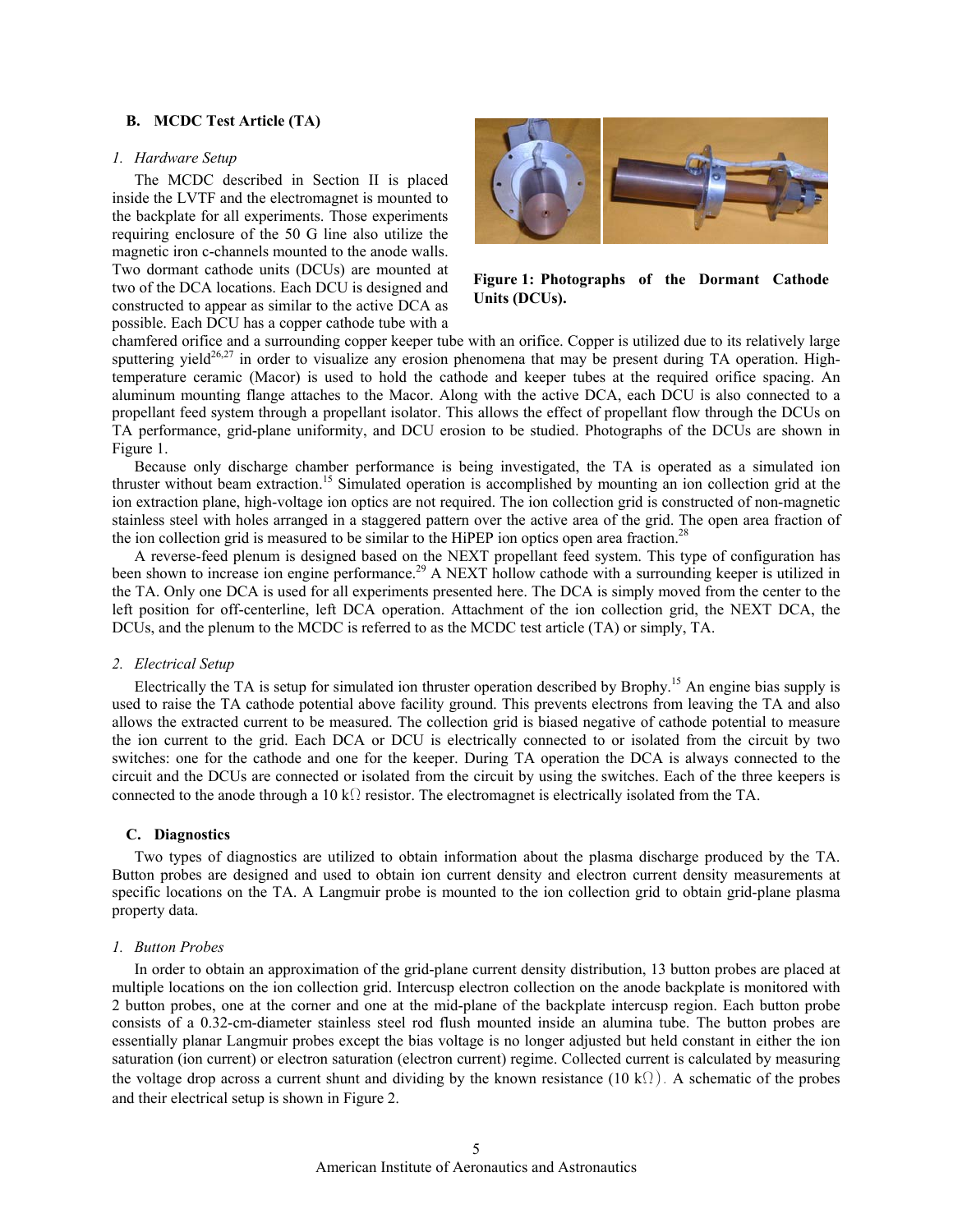Because the magnetic circuit of the MCDC utilizes rectangular magnet rings, the electron deposition to the TA corners is characterized. Two button probes are mounted to the backplate of the anode on the left side of the left DCA and biased to collect electron current. Both probes are located midway between the magnetic cusps; i.e., in the middle of the intercusp region. Probe number 1 is placed in the corner of the rectangular TA, while number 2 is placed at the mid-plane. This allows the intercusp corner electron deposition to be compared with that obtained at the mid-plane. The results presented here utilize the ratio of the currents (corner probe current, probe 1, divided by mid-plane probe current, probe 2) Probe locations on the MCDC TA are shown in Figure 3.

#### *2. Single Langmuir Probe*

Along with the button probes, a single Langmuir probe is also placed on the ion collection grid to determine plasma properties at the grid plane. The electrode of the probe is sized such that the probe operates in the thin sheath regime. At the grid plane, the number density and electron temperature are expected to have values within the ranges of  $10^{10}$ - $10^{11}$  cm<sup>-3</sup> and 2-13 eV,<sup>30-34</sup> respectively. The relationship of the Debye length to electron number density and temperature is illustrated in the following equation.<sup>16,17,35</sup>



**Figure 2: Schematic of button probes and electrical setup.** 

$$
\lambda_D = 743 \sqrt{\frac{T_e[eV]}{n_e[cm^{-3}]}}
$$
 (2)

In the thin sheath regime, the flux of particles entering the sheath can be calculated without considering the details of the orbits of these particles in the sheath.<sup>36-38</sup> For a large ratio of probe radius, r, to Debye length,  $\lambda_D$ , the collection area of the probe can be approximated as the area of the probe.<sup>36-38</sup> A single Langmuir probe with a 5.08mm-diameter tungsten electrode housed inside two concentric alumina tubes with outer diameters of 6.60 cm and 1.63 cm is used for all experiments. A large length to diameter ratio is utilized to minimize end effects and the total probe area is calculated to be  $8.821 \text{ mm}^2$ . The probe is mounted to the grid and the electrode extends approximately 3 cm into the discharge chamber.

A Hiden Analytical system utilizing ESPsoft software obtains the I-V characteristics. However, the results calculated by the Hiden system assume the probe is operated in the Orbital Motion Limited (OML) regime, so a thin sheath analysis is manually applied to the I-V characteristics to determine the floating potential, plasma potential, electron temperature, electron number density, and ion number densities. Floating potential is defined as the potential at which the probe collects zero current and plasma potential is calculated by finding the maximum in the derivative of the I-V curve. The following equations are used in the analysis.

$$
T_e[eV] = \frac{(V_1 - V_2)}{\ln\left(\frac{I_1}{I_2}\right)}\tag{3}
$$

$$
I_{se} = en_e \sqrt{\frac{k_B T_e}{2\pi m_e}} A_p
$$
 (4)

$$
I_{si} = 0.61en_i \sqrt{\frac{k_B T_e}{M_i}} A_p
$$
\n<sup>(5)</sup>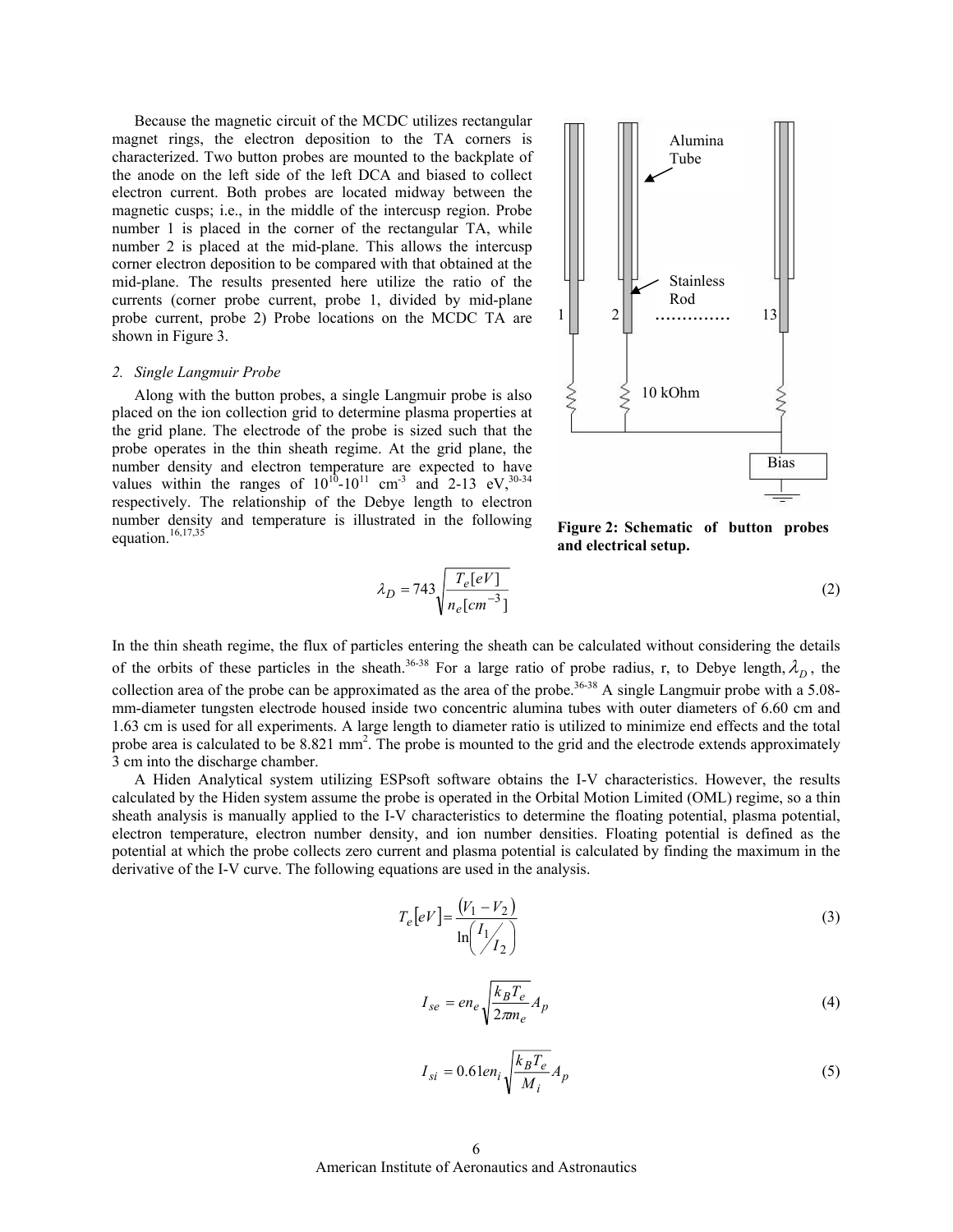In these equations,  $T_e$  is electron temperature,  $V_1$  and  $V_2$  are probe voltages in the electron retarding regime,  $I_1$  and  $I_2$ are probe currents in the retarding regime,  $I_{se}$  is electron saturation current, e is the elementary charge  $(1.6x10^{-19} \text{ C})$ ,  $n_e$  is electron number density,  $k_B$  is Boltzmann's constant (1.38x10<sup>-23</sup> J/K),  $m_e$  is the mass of an electron (9.11x10<sup>-31</sup>) kg),  $A_p$  is the probe area (8.821 mm<sup>2</sup>),  $I_{si}$  is the ion saturation current,  $n_i$  is ion number density, and  $M_i$  is the ion mass  $(M_{Xe} = 2.18x10^{-25}$  kg).

# **D. Data Acquisition Systems**

TA operating parameters and the 15 button probe currents (13 grid-plane ion current and 2 backplate electron current probes) are recorded using a 34970A 22-bit Agilent data logger with 2 - 34901A 20-channel multiplexers (a total of 40 channels are available). Depending on the electrical setup, the data logger records discharge current and voltage, three cathode and keeper currents, three cathode and keeper floating voltages, collection grid bias voltage and current, cathode common bias voltage and extracted current, cathode heater voltage and current, electromagnet voltage and current, and the 15 button probe currents. In the case where a current is recorded, the voltage across a current shunt is measured and then divided by the known resistance to determine the current. With this setup realtime performance data are obtained and data collection is extremely time efficient. One sweep through all utilized channels requires approximately 1.5 seconds.

A Tektronix TDS 3034B oscilloscope is utilized to measure discharge voltage oscillations. Reported peak-topeak voltage oscillations are the difference between maximum and minimum values recorded during a 4 msec oscilloscope trace sweep. Typical voltage oscillations for operating conditions reported here have peak-to-peak oscillations less than 1.5 V.

# **IV. Initial TA Operation**

Initially a coordinate system is constructed such that the center DCA opening in the backplate of the TA is considered the origin. Looking downstream from behind the TA, the positive Z-axis extends in the downstream direction, the positive X-axis extends to the left, and the positive Y-axis extends in the upward direction. A graphical representation of the coordinate system is shown in Figure 3.

DCA and main plenum beam-extraction flow rates must be reduced for simulated ion thruster operation in order to maintain the thruster internal neutral density. A relationship for the reduced flow rate based on the beam-extraction flow rate has been determined by Brophy.<sup>15</sup> However, because the TA has never been operated with beam-extraction a reduced flow rate cannot be calculated. The GRC HiPEP beam-extraction flow rate<sup>3</sup> cannot be used because the TA has an entirely different magnetic field configuration. The TA reduced flow rate for simulated ion thruster operation must be determined experimentally by monitoring the grid-plane ion current as a function of flow rate.

# **A. Flow Rate Determination**

The grid-plane ion current is monitored while both the DCA and main plenum flow rates are adjusted. The flow rate corresponding with the maximum grid-plane ion current is assumed to be the reduced flow rate. These experiments are conducted for both centerline and off-centerline DCA positions and for multiple magnetic field configurations. A wait time of approximately 2 minutes is used to allow the flow rate adjustment to equilibrate inside the TA.



Looking upstream

**Figure 3: Coordinate system for the TA.**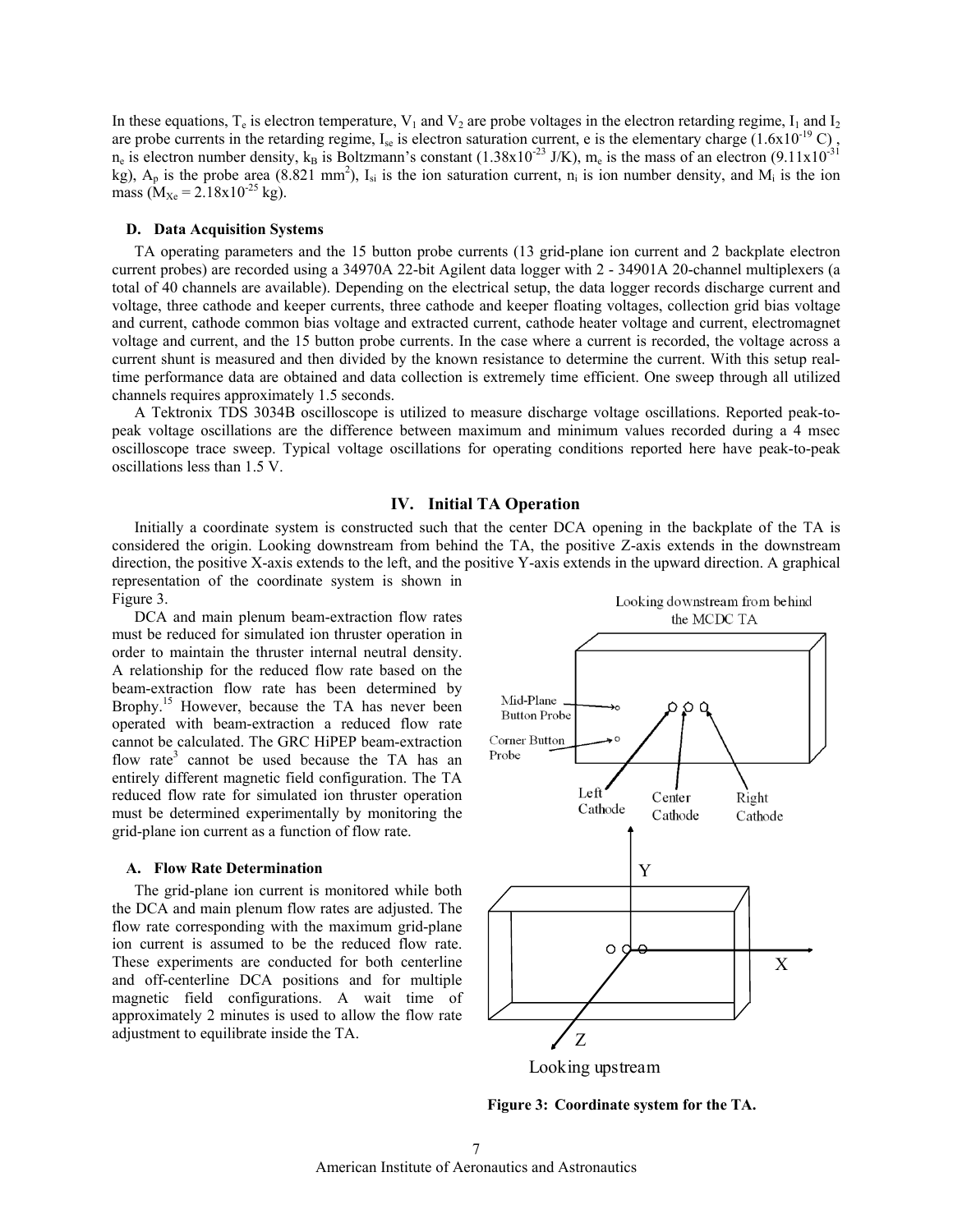

**Figure 4: Flow rate study for determining DCA and main reduced flow rates.** 

Initially the DCA and main plenum flow rates are set at the GRC HiPEP beam extraction level.<sup>3</sup> First the main plenum flow is held constant while the DCA flow is reduced. As the DCA flow decreases the grid-plane current increases and peak-to-peak discharge voltage oscillations increase for all DCA and magnetic field configurations investigated. The DCA flow rate that provides the largest grid-plane current and relatively low peak-to-peak discharge voltage oscillations is considered the optimized, reduced DCA flow rate. In some cases the DCA flow is optimized at 5.73 sccm. However, for other cases the flow is set to 6.12 sccm because lower flow rates cause peak-to-peak discharge voltage oscillations greater than 5 V. Large voltage oscillations occur when the cathode operates in "plume mode", which can be detrimental to cathode life.<sup>39</sup> Previous researchers have suggested that peak-to-peak voltage oscillations should be

|               | Magnetic Field        | <b>DCA</b>      | Main            |
|---------------|-----------------------|-----------------|-----------------|
| DCA Activity  | Configuration         | $(\text{sccm})$ | $(\text{sccm})$ |
|               | 50 G Enclosed         | 5.73            | 24.8            |
|               | Asymmetric            | 6.12            | 30.9            |
| Left Active   | Electromagnet -10 A   | 6.12            | 30.9            |
|               | Electromagnet -5 A    | N/A             | N/A             |
|               | Electromagnet 0 A     | 6.12            | 30.9            |
|               | Electromagnet $+5$ A  | 6.12            | 30.9            |
|               | Electromagnet $+10$ A | 6.12            | 30.9            |
|               | 50 G Enclosed         | 5.73            | 24.8            |
| Center Active | Electromagnet -10 A   | 5.73            | 30.9            |
|               | Electromagnet -5 A    | N/A             | N/A             |
|               | Electromagnet 0 A     | 5.73            | 30.9            |
|               | Electromagnet $+5$ A  | 5.73            | 30.9            |
|               | Electromagnet $+10$ A | 5.73            | 30.9            |

**Table 1: Results of the reduced flow rate study for all DCA and magnetic field configurations investigated.**

less than 5 V during the preferred "spot mode" operation.<sup>11,12</sup>

After determining the DCA flow rate, the main plenum flow rate is obtained by setting the DCA flow to its reduced value and then decreasing the main plenum flow. As the plenum flow decreases an increase in peak-to-peak discharge voltage oscillations is observed for all DCA and magnetic field configurations. A peak in the grid-plane current is typically obtained at a main plenum flow rate of 30.9 sccm. However, for the 50 G enclosed magnetic field configuration, the peak occurs at 24.8 sccm. An example of the trends seen during this study is shown in Figure 4.

Based on these results the DCA and main plenum flow rates for all investigated DCA and magnetic field configurations are determined and these results are summarized in Table 1. For the configuration with the electromagnet at -5 A, the peak-to-peak discharge voltage oscillations increase significantly above 5 V and therefore data are not collected at this condition. More information regarding this configuration is provided later in this paper.

### **B. Bias Voltage Studies**

In conjunction with the flow rate study, bias voltage studies are conducted to ensure that the ion collection grid, cathode common bias, and button probes are in the saturation regime. Bias voltage studies are completed by adjusting the bias voltage and monitoring the collected current. For all results reported here, cathode common is biased +25 V above facility ground, the ion collection grid and grid-plane button probes are biased -20 V with respect to cathode common, and the backplate button probes are biased +35 V with respect to cathode common.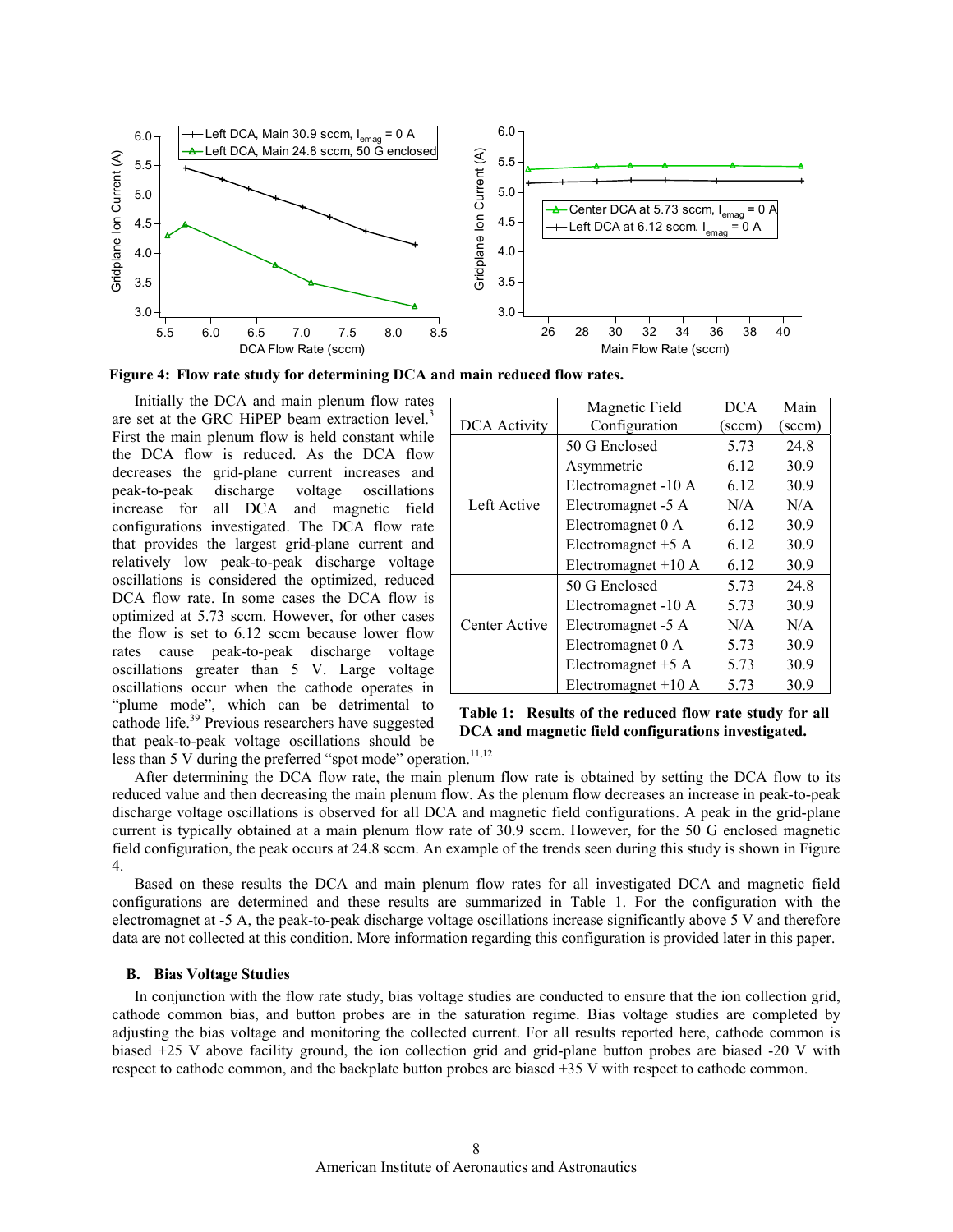## **C. Performance and Flatness Calculations**

Analysis of the performance and beam flatness of the TA is critical for determining its ability to function as an efficient ion thruster discharge chamber. Performance curves are usually generated by plotting ion production costs as a function of propellant utilization efficiency.<sup>3,15,34</sup> The following equations are utilized to determine the performance of the TA,<sup>15</sup>

$$
\hat{\phi}_i = \frac{0.35J_s + J_b}{J_g} \tag{6}
$$

$$
\eta_{ud} = \frac{\phi_i J_g}{\hat{m} + \phi_i J_g \left(1 - \frac{\hat{\phi}_i}{\phi_i}\right)}\tag{7}
$$

$$
\varepsilon_b = \frac{\left(J_d - \phi_i J_g\right) V_d}{\phi_i J_g} \tag{8}
$$

where  $J_g$  is the grid-plane ion current (summation of  $J_g$ , current collected by the grid, and  $J_b$ , the extracted or beam current),  $\phi_i$  is the high-voltage ion optics transparency to ions (estimated at 70%),<sup>28</sup>  $\eta_{ud}$  is the propellant utilization efficiency,  $\hat{m}$  is the reduced propellant flow rate in equivalent amperes,  $\hat{\phi}_i$  is the ion collection grid transparency to ions,  $J_d$  is the discharge current,  $V_d$  is the discharge voltage, and  $\varepsilon_b$  is the ion production cost in W/A. The parameters  $\varepsilon_b$  and  $\eta_{ud}$  are calculated by setting  $J_d$  and  $\hat{m}$ , and then measuring  $J_s$ ,  $J_b$ , and  $V_d$ . Performance curves are generated by incrementally decreasing  $J_d$  from the nominal 30 A value and recording the new values. Unfortunately, increasing  $J_d$  is not an option because the NEXT DCA has a maximum current rating of 30 A.

The value of 0.35 in Equation 6 represents the fraction of ions that strike the ion collection grid and subsequently exit the discharge chamber. Previous researchers have found this value to be closer to 0.50 or 0.55.<sup>15,34</sup> However, those results were obtained when utilizing the high-voltage ion optics as the ion collection grid. For the experiments presented here high-voltage ion optics are not utilized as the ion collection grid. Instead a grid with the same open area fraction, but larger diameter holes is utilized. In this case, if an exiting ion fraction of 0.50 is utilized, the propellant utilization efficiency is calculated to be greater than 1, an obviously anomalous result. An exiting ion fraction of 0.35 is chosen because this value ensures that all calculated propellant utilization efficiencies are less than 1.

Beam flatness is calculated as the average beam current density divided by the peak beam current density.<sup>40</sup> In this case the current density is measured at discrete points at the grid plane by the 13 grid-plane button probes. Flatness is calculated by averaging the current density of the 13 probes and then dividing by the maximum.

# **V. Results and Analysis**

A stable discharge is successfully obtained for all magnetic field configurations investigated. Unfortunately, to operate stably, the -5 A electromagnet configuration requires an 8% larger DCA flow rate than the other configurations. Even during stable operation at the elevated flow rate, the -5 A electromagnet configuration has ion production costs and propellant utilization efficiencies that are  $\sim$ 125% larger and  $\sim$ 38% less, respectively, than any of the other configurations. As a result, the -5 A configuration is not further investigated or discussed.

The asymmetric magnetic field configuration is investigated to determine if increasing the magnetic field on the near-DCA side of the TA causes the grid-plane current peak location to change. Results indicate that an asymmetric magnetic field configuration does not cause the peak location to move.

Magnetic field configuration has a profound impact on TA operation. General results for all configurations as well as comparison of the TA with previous and current ion thruster discharge chambers is discussed in the following sections. Backplate current ratio, grid-plane plasma properties, and erosion considerations are discussed. Finally, the optimized TA magnetic field is determined based on the results and analysis presented.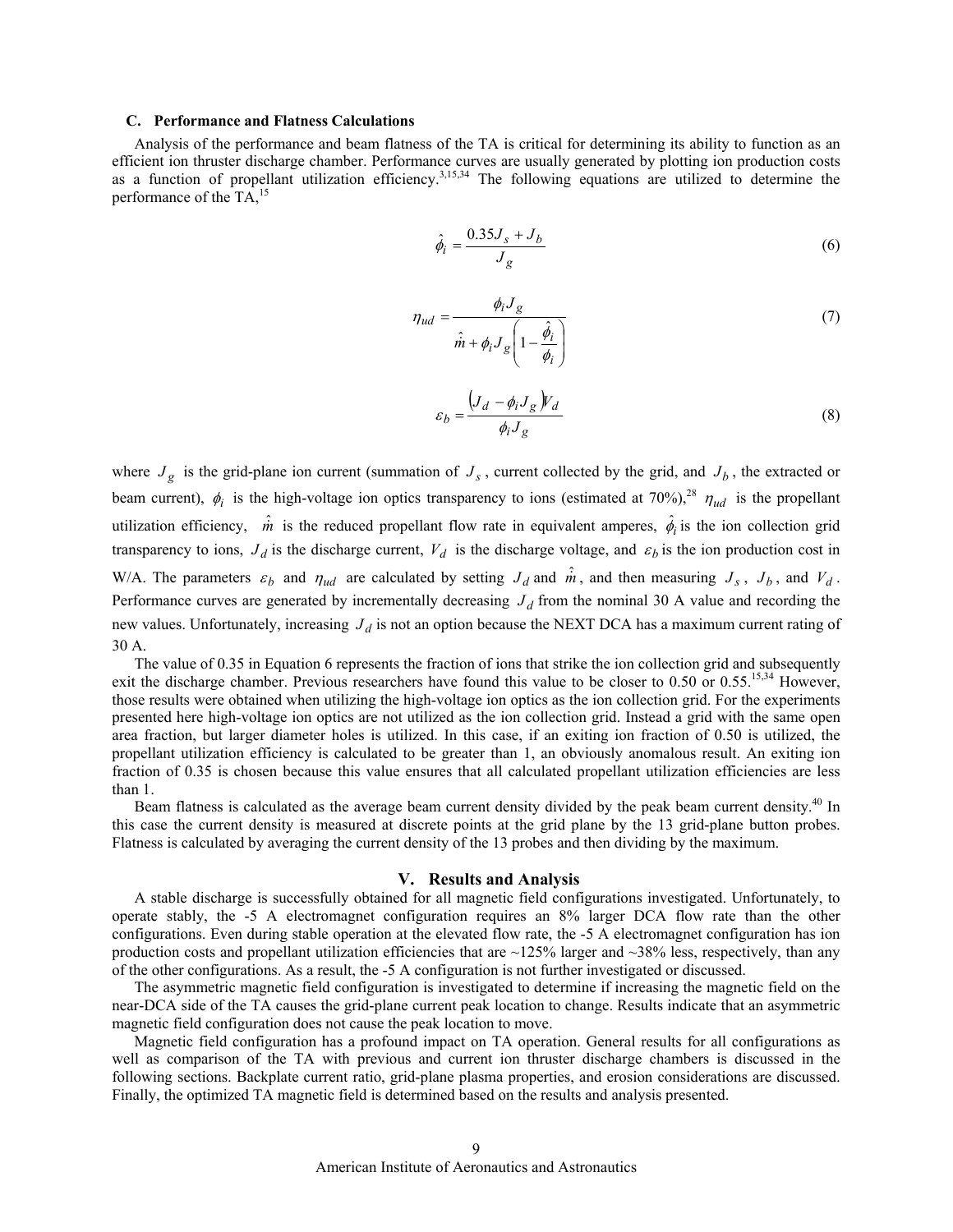# **A. Performance**

Characteristic performance curves for the TA are shown in Figure 5. TA performance curves show an increase in ion production cost for decreasing propellant utilization efficiency. This same trend has been documented by Sovey<sup>18</sup> and Patterson<sup>41</sup> for a 30 cm ring-cusp ion thruster and it has also been reported for the GRC HiPEP ion thruster.<sup>3</sup> However, this result is uncommon and uncharacteristic of most ion thrusters, which typically show an increase in ion production cost as propellant utilization increases.<sup>15,18,34</sup> This difference may be explained by the fact

that the TA is a rectangular discharge chamber utilizing an entirely rectangular, ring-cusp magnetic field, where as most previous ion thrusters are cylindrical using a circular, ring-cusp magnetic field. Another explanation may be that discharge currents larger than 30 A need to be investigated. Because the NEXT DCA is limited to 30 A, larger discharge currents, which may reveal a missing part of the performance curves, are not investigated. Decreasing the discharge current below 25 A may also show a change in the performance curve trends.

Magnetic field configuration has a significant effect on discharge chamber performance. As the backplate magnetic field is increased with the electromagnet, the grid-plane ion current increases. This trend has also been documented by Sovey<sup>18</sup> and Patterson<sup>41</sup> for a 30 cm ring-cusp discharge chamber. The +10 A electromagnet configuration provides the lowest production costs with the highest propellant utilizations, followed by the  $+5$  A and 0 A configurations, respectively. Although the 50 G enclosed configuration increases the magnetic field along the anode walls of the TA, this does not decrease production costs.

Figure 6 shows ion production cost and propellant utilization efficiency as a function of magnetic field configuration for the nominal 30 A discharge with the center DCA active and no flow through the DCUs. Propellant efficiency increases with backplate magnetic field strength, while ion production costs decrease. Compared with contemporary discharge chambers, ion production costs for magnetic field configurations number 1 and 2 (50 G enclosed and electromagnet at -10 A, respectively) are slightly large, but the other magnetic field configurations obtain values that are reasonable. Performance numbers for other ion thruster discharge chambers can be found in Table 2.

#### **B. Uniformity and Flatness**

Magnetic field configuration has a significant impact on the uniformity of the grid-plane ion current. As the backplate magnetic field increases, the measured flatness increases and then subsequently decreases, reaching a value of 0.55 for the 0 A electromagnet configuration with the center DCA active. This trend is illustrated in Figure 6. Sovey's investigation found that increasing the upstream magnetic field reduced the flatness. $18$  This



**Figure 5: 0 A electromagnet configuration performance for both left and center DCA active configurations** 



**Figure 6: a.) Ion production cost and propellant utilization efficiency as a function of magnetic field configuration. b.) Ion production cost and flatness as a function of magnetic field configuration. Both are for a 30 A discharge with the center DCA active and no DCU flow.**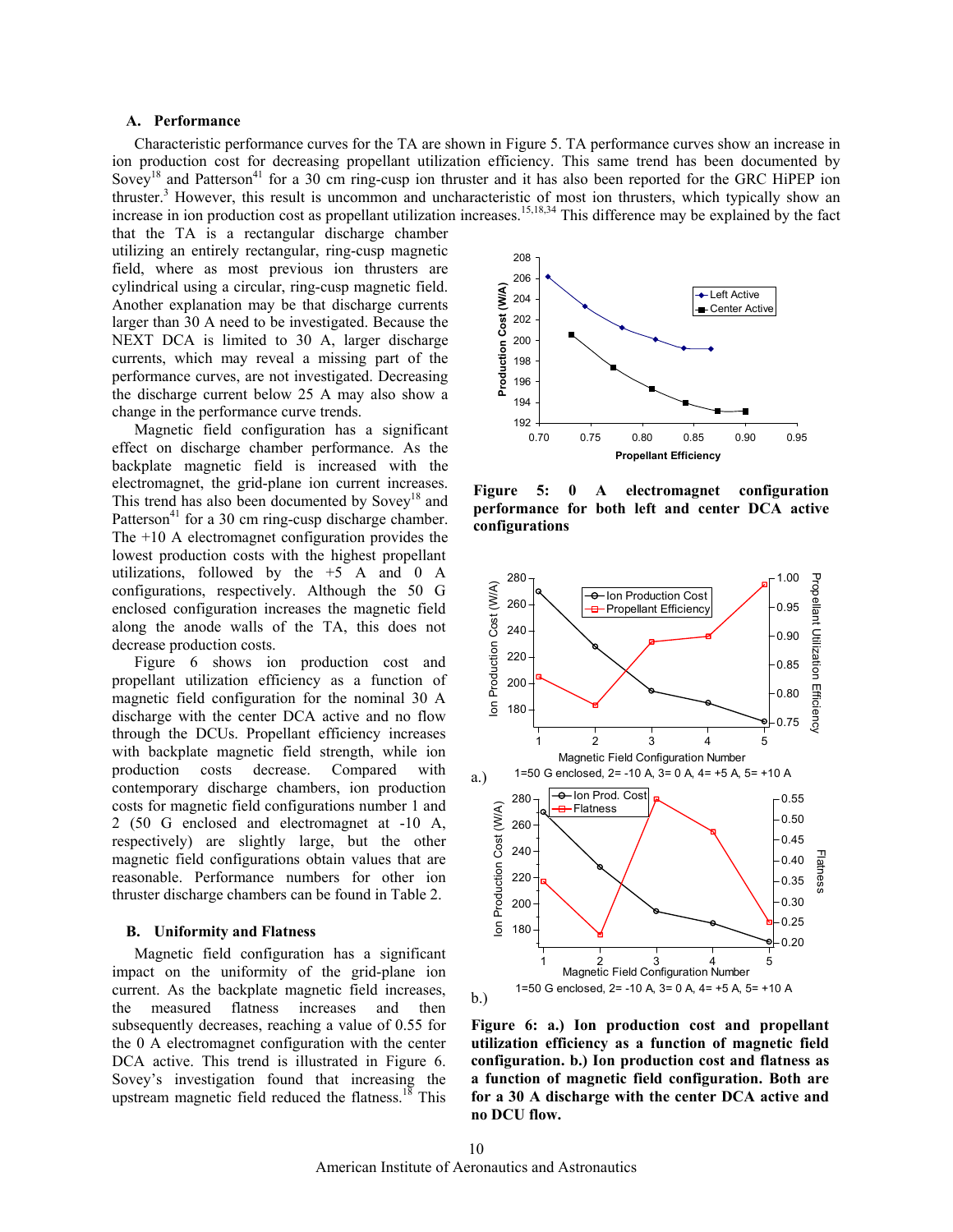trend is also exhibited by the TA results, which show that increasing the upstream magnetic field too much can cause the flatness to decrease. Overall, these results suggest that when designing the magnetic field of a rectangular discharge chamber there is a trade-off between ion production cost, propellant utilization efficiency, and flatness.

Compared with contemporary discharge chambers, flatness for all magnetic field configurations except number 3 and 4 (electromagnet at 0 A and electromagnet at  $+5$  A respectively) is low. A comparison of TA flatness at the 0 A electromagnet configuration with other contemporary ion thruster discharge chambers is shown in Table 2.

|                     |             | Propellant | <b>Ion Production Cost</b> |          | Real or Simulated |
|---------------------|-------------|------------|----------------------------|----------|-------------------|
| Thruster            | Geometry    | Efficiency | $(W/A)$ or $(eV/ion)$      | Flatness | Beam Current (A)  |
| $\n  NSTAR42,43\n$  | Cylindrical | 0.89       | 173                        | 0.47     | 176               |
| $NEXT^{40,44}$      | Cylindrical | 0.89       | 135                        | 0.66     | 3.52              |
| $NEXT^{40,44}$      | Cylindrical | 0.90       | 205                        | 0.57     | 1.20              |
| NEXIS <sup>34</sup> | Cylindrical | 0.90       | 160                        | 0.85     | 3.90              |
| HiPEP <sup>3</sup>  | Rectangular | 0.90       | 188                        |          |                   |
| <b>MCDC TA</b>      | Rectangular | 0.89       | 194                        | 0.55     | 3.78              |

**Table 2: Comparison of contemporary ion thruster discharge chambers with the MCDC TA operated with the nominal 0 A electromagnet configuration.** 

## **C. DCU Connectivity and Flow Rate**

The DCUs are operated either electrically connected or isolated from the electrical circuit while their flow rate is set at zero, half the DCA flow, and the full DCA flow rate. Total flow rate is kept constant during this procedure and discharge voltage is found to vary a maximum of 1 V as DCU flow increases. Very little performance change is seen with DCU flow rate and electrical connectivity adjustment. Flatness improves as DCU flow rate increases for all configurations except the 50 G enclosed configuration. However, most improvements are only on the order of 2-3%, with a maximum 10% increase for the 0 A configuration with the left DCA operational.

Figure 7 illustrates the effects of flow rate on the DCU keeper floating voltage and collected current. When the DCUs are isolated from the TA electrical circuit, an increase in DCU flow rate causes the floating voltages of both the cathode and keeper to increase. When electrically connected to the TA, the DCU cathode and keepers collect current. DCU keeper currents are similar to the active DCA keeper current, while DCU cathode currents are orders of magnitude less than the DCA cathode current. This is to be expected since the active DCA cathode is emitting the bulk of the discharge current through electron and ion production while the DCUs are simply collecting a current. As DCU flow rate increases, DCU keeper current decreases, but cathode current does not



**Figure 7: 0 A electromagnet configuration DCU keeper currents and floating voltages as a function of flow rate. a) Middle DCA active. b) Left DCA active.** 

display a consistent trend. A decrease in keeper current with DCU flow rate signifies a decrease in plasma bombardment of the keeper, which may lead to a decrease in keeper erosion.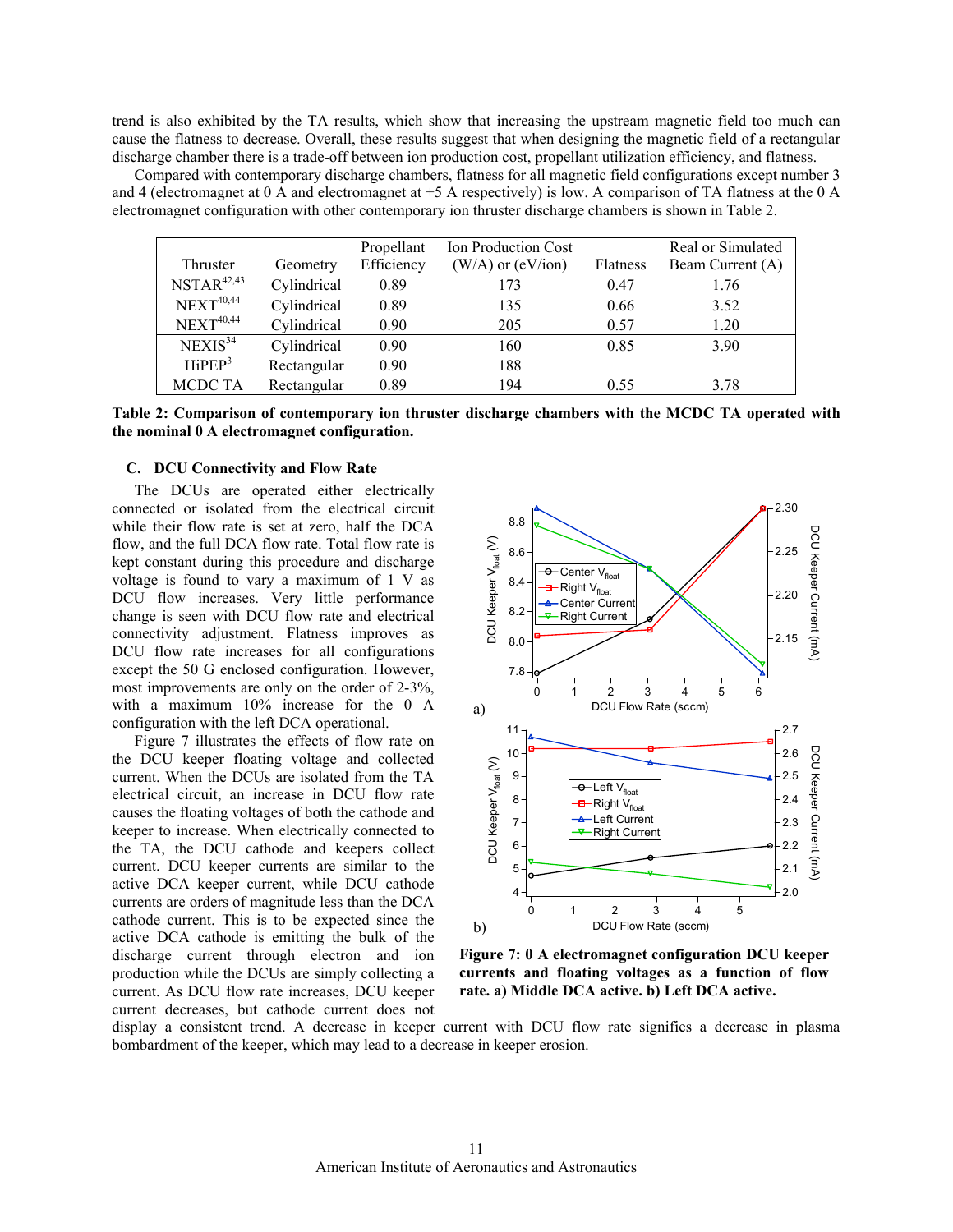## **D. Backplate Electron Current Deposition**

Because the magnetic circuit of the MCDC utilizes rectangular magnet rings, the electron deposition to the intercusp corners is characterized. Two button probes are mounted to the backplate of the anode on the left side of the left DCA. One probe is placed at the corner of the rectangular TA, while the other is placed at the midplane. This allows the intercusp corner electron deposition to be compared with that obtained at the midplane. The results presented here utilize the ratio of the currents (corner probe current divided by mid-plane probe current).

Figure 8 shows typical trends associated with the backplate current ratio. Corner probe current is always larger than mid-plane probe current, which suggests that more of the discharge current is deposited into the corners of the rectangular TA than in the middle. On average, the backplate current ratio is approximately 10, with a maximum of 24 and a minimum of 4. DCU connectivity does not affect backplate current ratio; however, DCU flow rate does. For the  $+5$  A electromagnet configuration, the backplate current ratio decreases from approximately 21 to 4.5 as the DCU flow rate is increased to its maximum value. This same trend is noticeable for the 0 A configuration as well. Figure 8 shows backplate current ratio decreases with increasing DCU flow rate and when the left DCA is operational. These results suggest that the internal TA plasma becomes more uniform as the DCU flow rate increases.

#### **E. Grid-plane Plasma Properties**

Figure 9 shows the average grid-plane plasma properties as a function of magnetic field



**Figure 8: Backplate current ratio as a function of magnetic field configuration for both center and left DCA operation with no DCU flow and full DCU flow.**



**Figure 9: Grid-plane plasma properties as a function of magnetic field configuration.** 

configuration. Electron temperature is largest for the 50 G enclosed and +10 A electromagnet configurations. The minimum temperature is obtained by the +5 A configuration, which yields a value of 3.5 eV.

Ion number density is lowest for the 0 A configuration and increases with increasing electromagnet current. This is expected because, as described above, an increase in the backplate magnetic field causes the grid-plane current to increase. The number density for the -10 A configuration is not presented because anomalous values for floating potential and plasma potential are obtained, making the calculations unreliable. Typical values for plasma potential and floating potential at the grid-plane are 27 V and 5 V, respectively. Finally, electron number density is similar to the ion number density, a result consistent with quasi-neutral plasma.

# **F. Erosion Issues**

Each of the two DCUs is constructed of a copper cathode tube with a chamfered orifice and a copper keeper tube with an orifice. Pre and post-test photographs of the DCU cathodes are shown in Figure 10. TA operation for the experiments presented here totaled approximately 50 hours. A post-test visual inspection of the DCUs shows changes in the cathode orifice. DCU keeper orifices do not show any changes or wear. The cathode orifice is no longer smooth and circular, but appears to have jagged edges around the inner diameter of the orifice. Changes associated with the left and center DCU (this DCU is on the left during center DCA operation and in the center during left DCA operation) are more pronounced than those for the right DCU.

Visually the DCUs appear to have material deposition in the cathode orifice, a result that is similar to the neutralizer cathode deposition that occurred during the extended life test at JPL.<sup>11,12</sup> Pre and post-test measurements of the cathode orifice diameter reveals a decrease in diameter of approximately 10%. The deposition to the DCU cathodes may be caused by back-sputtered ion collection grid material. Specifically, back-sputtering of grid material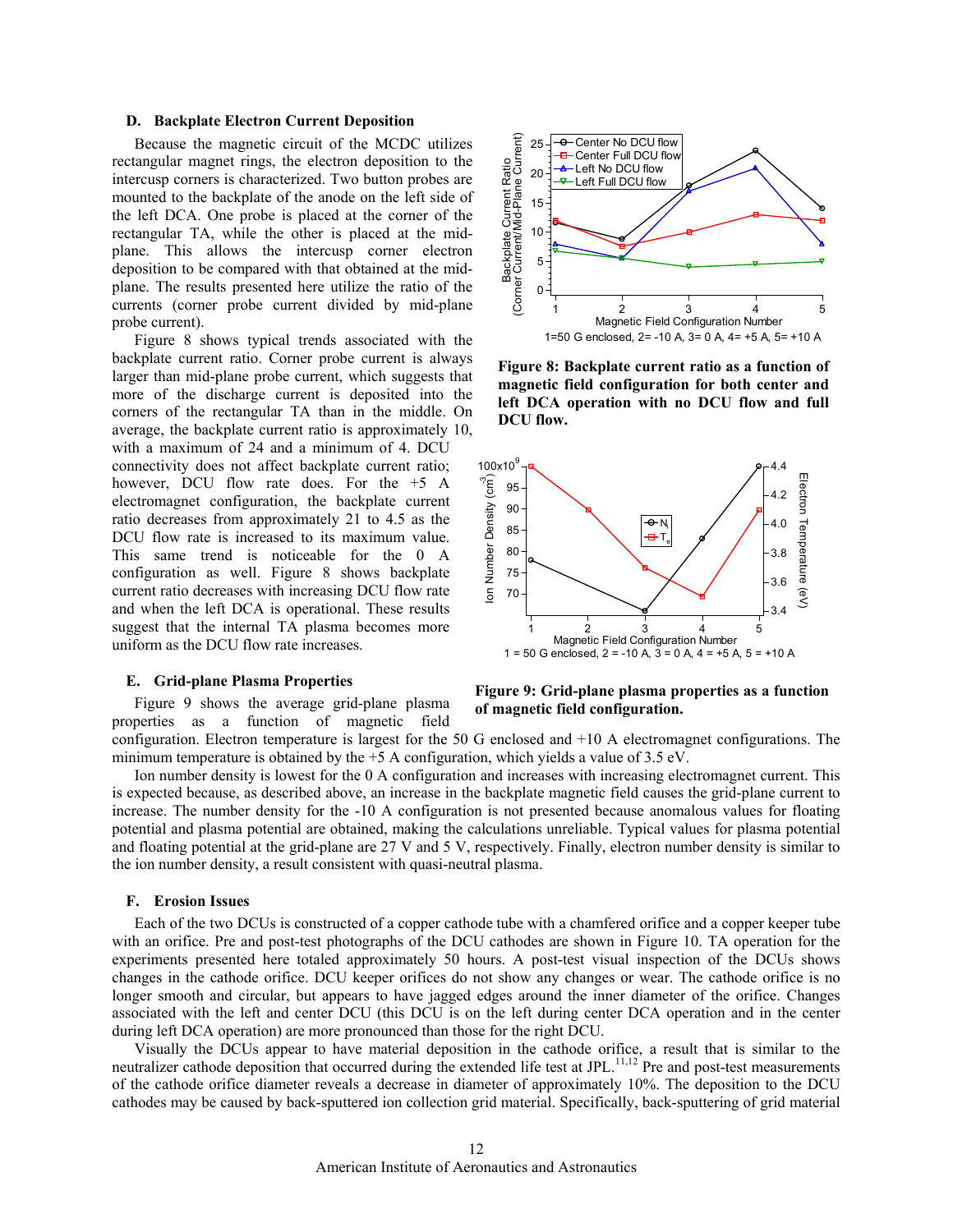may have occurred during initial TA operation because the DCA flow rate was mistakenly set at an increased level. The increased flow rate effectively created a collimated plasma jet, which bombarded the collection grid and may have caused back-sputtering of grid material. However, no noticeable change is noticed on the upstream surface of the collection grid. It is also important to note that subsequent TA experiments with the correct flow rate have not shown any back-sputtering material deposition. It is unclear if these results can be attributed to DCU propellant flow or DCU electrical connectivity.

The TA operation results suggest it may be possible to reduce dormant cathode keeper erosion by keeping propellant flowing through them. Propellant flow reduces the collected keeper current, which suggests fewer ions are bombarding the keeper. Furthermore, propellant flow causes the keeper floating potential to increase. Kolasinski has shown that higher keeper potentials reduce keeper erosion.45 Ions bombarding the keeper are typically falling from the plasma potential to the keeper potential. For plasma potentials of 27 V this yields energies within the range of 17 - 23 V.

The decrease in keeper current during propellant flow may be explained by charge-exchange (CEX) collisions. In a CEX collision, a "fast" ion interacts with a "slow" neutral, the product of which is a "fast" neutral and a "slow" ion. External propellant flow is known to cause CEX collisions and affect energy distributions near hollow cathodes.<sup>46</sup> Flow through the DCUs may cause bombarding ions to suffer CEX collisions, the result of which could be a "fast" neutral moving toward the DCU and a "slow" ion created at a potential lower than the plasma potential such that its bombarding energy is significantly less than an ion falling through the full plasma to keeper potential. More information regarding plasma properties and detailed analysis of potential erosion phenomenon for the PEPL MCDC TA dormant cathodes can be found in Ref. 47.

# **G. Optimized TA Magnetic Field Configuration**

Overall, the 0 A electromagnet current TA configuration provides the best performance. Flatness and performance are both considered to determine the optimum configuration. The 0 A configuration has a relatively high flatness, 0.55 and 0.53, and relatively low discharge losses, 194 W/A at 0.89 propellant utilization and 199 W/A at 0.87 propellant efficiency, for both center and left DCA operation, respectively. Other configurations have lower production costs, but they also have decreased flatness. The optimum configuration does not



c.)

**Figure 10: a.) Pre-test photo of copper DCU. b.) Post-test photograph of right DCU cathode orifice. c.) Post-test photograph of left and center DCU cathode orifice.** 

enclose the 50 G line within the TA. For the nominal 30 A discharge current, the discharge voltage is 24.5 V with peak-to-peak oscillations less than 1 V and a simulated beam current of 3.78 A.

# **VI. Summary and Conclusions**

A HiPEP-derivative discharge chamber is developed by the University of Michigan for operation with multiple discharge cathode assemblies (DCAs). The multiple cathode approach attempts to increase thruster lifetime by operating three DCAs sequentially, possibly providing a threefold increase in discharge life. A multiple-cathode discharge chamber (MCDC) test article (TA) is fabricated to determine the viability of the multiple-cathode approach. Multiple design iterations yield a rectangular, ring-cusp magnetic field design with the baseline magnetic field created with only permanent magnets. An electromagnet and magnetic iron c-channels are utilized to augment the magnetic field and a total of 7 magnetic field configurations are investigated.

Experimental testing of the TA is conducted in the LVTF at operating pressures on the order of  $4x10^{-6}$  Torr and the TA is operated as a simulated ion thruster.<sup>15</sup> A NEXT DCA is used and two dormant cathode units (DCUs) are also mounted in the TA. Magnetic field configuration, DCU electrical connectivity, and DCU flow rate are adjusted while monitoring performance, uniformity, DCU floating voltages, DCU currents, backplate electron current ratio, and grid-plane plasma properties.

Both centerline (center) and off-centerline (left) DCA operation within the TA is obtained. Simulated performance curves and calculated flatness parameters show the optimal TA configuration performs within the same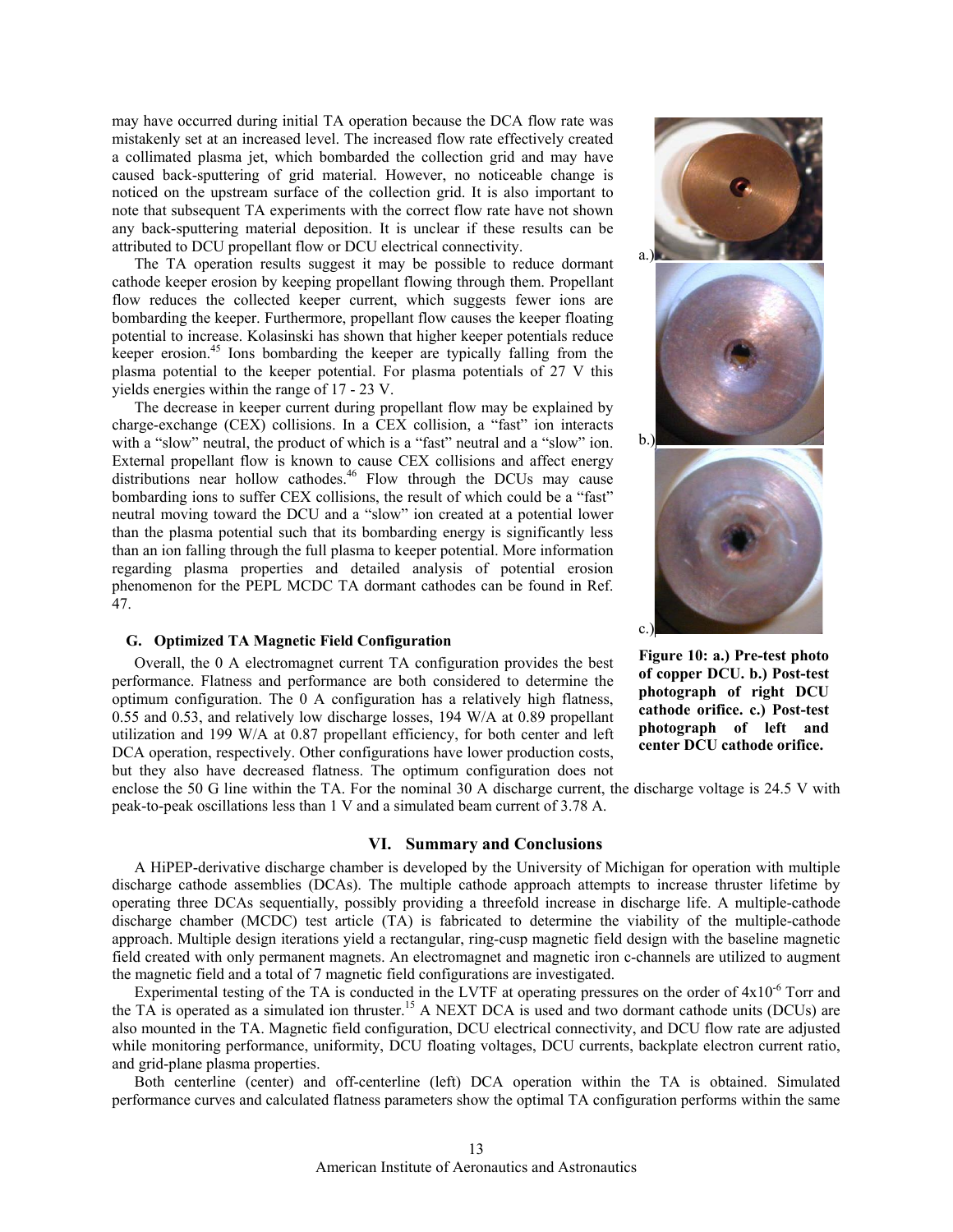operational regimes as contemporary ion thruster discharge chambers with production cost, propellant utilization, and flatness values on the order of 194 W/A, 0.89, and 0.55, respectively. DCU connectivity and flow rate do not affect TA performance. As DCU flow rate increases, DCU floating voltages increase and DCU keeper currents decrease, suggesting that DCU flow may shield the keeper and reduce keeper erosion. Because the TA is a rectangular discharge chamber, the ratio of corner to mid-plane anode electron deposition is monitored. Calculated backplate current ratios are on average 10, suggesting that considerably more discharge current is deposited in the corners of the rectangular TA than at the mid-plane. This ratio decreases with increasing DCU flow rate. Post-test inspections of the DCUs show material deposition in the cathode orifice. This result is most likely due to backsputtered ion collection grid material caused by an initial DCA flow rate error. The optimum magnetic field configuration is determined to be the 0 A electromagnet configuration. This configuration places the cathode exitplane at approximately 65 G and does not enclose the 50 G line. While other configurations have lower losses, the 0 A configuration balances both performance and flatness.

Any potential dormant cathode erosion phenomenon in an MCDC may be mitigated by operating those units with propellant flow. Propellant flow reduces the collected keeper current, which suggests fewer bombarding ions are present. Furthermore, propellant flow also increases the keeper floating potential. Kolasinski has shown that increased keeper potentials reduce erosion.<sup>45</sup> Although these initial suggestions for mitigating any potential dormant cathode erosion are insightful, further investigation into the effect an operating cathode has on the two dormant units is required.

# **VII. Future Work**

Further testing will involve mapping the plasma inside the MCDC using a single Langmuir probe mounted to the PEPL High-speed Axial Reciprocating Probe (HARP) positioning system. The HARP has had extensive use at PEPL and has been used to characterize the interior plasma of both Hall thrusters<sup>48</sup> and ion thrusters.<sup>49</sup> Specifically the near-DCA and near-DCU plasma must be characterized in order to understand better any potential erosion phenomena that may be present and to determine the optimum operational configuration of the dormant cathodes. (Electrically connected or isolated with propellant flow or no flow) Based on these results, specifically the plasma potential measurements, single-particle ion trajectories will be calculated to determine the initial positions and velocities of ions impacting the dormant cathodes and active DCA. These simulations will also be attempted including doubly-charged ions to determine if they contribute to dormant cathode erosion.

Another focus will be analyzing the effect a single operating cathode has on the dormant units. The life test of the SPT-100 showed that an operating cathode can cause significant erosion of the non-operating cathode, thus reducing its lifetime.<sup>50</sup> PEPL will replace the two DCUs with diagnostic cylinders equal in size and composition to the active DCA. Initially, the DCU keepers will be outfitted with planar Langmuir probes to determine plasma properties at the DCU keeper orifice plate. Further testing will acquire axial profiles of plasma properties downstream and internal to the DCUs. Finally, a miniature retarding potential analyzer (RPA) will be placed inside the cathode of a DCU to obtain the energies of ions that may impact the cathode.

Also, the TA plasma will be modeled utilizing the University of California at Berkeley plasma code XOOPIC.<sup>51</sup> Data output by the code will be compared with experimentally measured plasma properties from this work, as well as from the HARP mapping described above. Results will provide insight into the operation of a MCDC and whether dormant cathode erosion is a life-limiting concern. All together, these measurements and models will provide information on the severity of ion deposition onto the dormant cathodes and the limiting effect it may have on their lifetime.

# **VIII. Acknowledgements**

We would like to thank the entire research group at PEPL who have been instrumental in this investigation, Dr. Daniel Herman for his assistance with the NEXT discharge cathode and the initial operation of the TA, Mr. Bailo Ngom for assistance with hardware construction, and Mr. Terry Larrow for fabricating the hardware used in this study. We would also like to thank Mr. Michael Patterson of NASA GRC for the financial support of this research through research grant NNC04GA67G and for use of government equipment. We would like to acknowledge Dr. John Foster (grant monitor) who has been the principal contact at NASA GRC.

# **IX. References**

<sup>1</sup>Dunning, J. W., Hamley, J., Jankovsky, R., Oleson, S., "An Overview of Electric Propulsion Activies at NASA," AIAA-2004-3328, *40th Joint Propulsion Conference*, Fort Lauderdale, FL, July 11-14, 2004.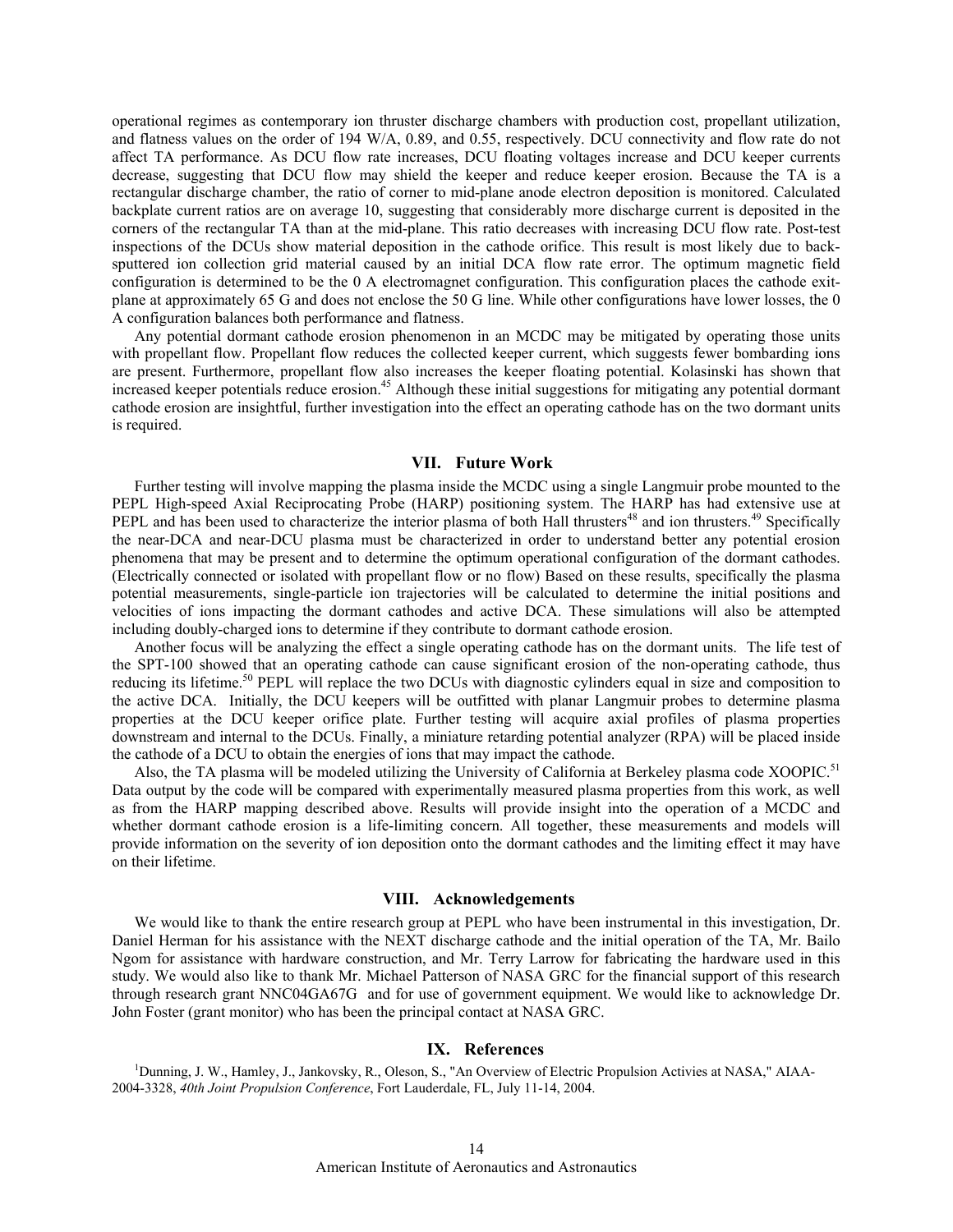2 Elliott, F., Foster, J. E., Patterson, M. J., "An Overview of the High Power Electric Propulsion (HiPEP) Project," AIAA-2004-3453, *40th Joint Propulsion Conference*, Fort Lauderdale, FL, July 11-14, 2004. 3

Foster, J. E., Haag, T. W., Kamhawi, H., Patterson, M. J., Malone, S., Elliott, F., Williams, G. J., Sovey, J. S., Carpenter, C., "The High Power Electric Propulsion Thruster," AIAA-2004-3812, *40th Joint Propulsion Conference*, Fort Lauderdale, FL, July 11-14, 2004. 4

Patterson, M. J., Roman, R. F., Foster, J. E., "Ion Engine Development for Interstellar Precursor Missions," AIAA-2000- 3811, *36th Joint Propulsion Conference*, Huntsville, AL, July 16-19, 2000. 5

<sup>5</sup>Oleson, S., "Electric Propulsion Technology Development for the Jupiter Icy Moon Orbiter Project," AIAA-2004-3449, 40th *Joint Propulsion Conference*, Fort Lauderdale, FL., July 11-14, 2004.

<sup>6</sup>Rawlin, V. K., Williams, G. J., Pinero, L., Roman, R. F., "Status of Ion Engine Development for High Power, High Specific Impulse Missions," IEPC-01-096, *27th International Electric Propulsion Conference*, Pasadena, CA, October 15-19, 2001. 7

Soulas, G. C., Foster, J. E., Patterson, M. J., "Performance of Titanium Optics on a NASA 30 cm Ion thruster," AIAA-2000- 3814, *36th Joint Propulsion Conference*, Huntsville, AL, July 16-19, 2000. 8

<sup>8</sup>Haag, T. W., Patterson, M. J., Rawlin, V. K., Soulas, G. C., "Carbon-based Ion Optics Development at NASA GRC," IEPC-01-94, *27th International Electric Propulsion Conference*, Pasadena, CA, October 15-19, 2001. 9

<sup>9</sup>Soulas, G. C., "Improving the Total Impulse capability of the NSTAR Ion thruster with Thick-Accelerator-Grid Ion Optics,"<br>IEPC-01-081, 27th International Electric Propulsion Conference, Pasadena, CA, October 15-19, 2001

<sup>10</sup>Foster, J. E., Roman, R. F., Soulas, G. C., Patterson, M. J., "Electron Backstreaming Mitigation via a Magnetic Grid,"<br>IEPC-01-91, 27th International Electric Propulsion Conference, Pasadena, CA, October 15-19, 2001.

<sup>11</sup>Sengupta, A., Brophy, J. R., Anderson, J. R., Garner, C. E., de Groh, K., Karniotis, T., Banks, B., "An Overview of the

Results from the 30,000 Hr Life Test of Deep Space 1 Flight Spare Ion Engine," AIAA-2004-3608, *40th Joint Propulsion* 

<sup>72</sup>Sengupta, A., Brophy, J. R., Goodfellow, K., "Status of the Extended Life Test of the Deep Space 1 flight spare engine after 30,352 hours of operation," AIAA-2003-4558, 39th Joint Propulsion Conference, Huntsville, AL,

<sup>13</sup>Kamhawi, H., Soulas, G. C., Patterson, M. J., Frandina, M. M., "NEXT Ion Engine 2000 Hr Wear Test Plume and Erosion Results," AIAA-2004-3792, 40th Joint Propulsion Conference, Fort Lauderdale, FL, July 11-14, 2004.

<sup>14</sup>Domonkos, M. T., Foster, C., Soulas, G. C., "Wear Testing and Analysis of Ion Engine Discharge Cathode Keeper,"<br>*Journal of Propulsion and Power*, Vol. 21, No. 1, pp. 102-110, Jan.-Feb. 2005.

<sup>15</sup>Brophy, J. R., "Simulated Ion Thruster Operation Without Beam Extraction," AIAA-90-2655, 21st International Electric *Propulsion Conference*, Orlando, FL, July 18-20, 1990.

<sup>16</sup>Chen, F. F., *Introduction to Plasma Physics and Controlled Fusion*, Vol. 1: Plasma Physics, Plenum Press, New York, 1984.<br><sup>17</sup>Nicholson, D. R., *Introduction to Plasma Theory*, John Wiley & Sons, Inc., New York, 1983.<br><sup>18</sup>Sovey, J. S., "Improved Ion Containment using a Ring-Cusp Ion thruster," *Journal of Spacecraft and Rockets*, Vol. 2

5, pp. 488-495, Sept. - Oct. 1984.<br><sup>19</sup>Hershkowitz, N., Leung, K. N., Romesser, T., "Plasma Leakage through a Low-Beta Line Cusp," *Physical Review Letters*,

Vol. 35, pp. 277-280, August 1975. 20Leung, K. N., Hershkowitz, N., MacKenzie, K. R., "Plasma Confinement by Localized Cusps," *Physics of Fluids*, Vol. 19,

No. 7, pp. 1045-1053, July 1976.<br><sup>21</sup>Knorr, G., Merlino, R. L., "The Role of Fast Electrons for the Confinement of Plasma by Magnetic Cusps," *Plasma Physics* <sup>21</sup>Knorr, G., Merlino, R. L., "The Role of Fast Electrons for and Controlled Fusion, Vol. 26, No. 2, pp. 433-442, 1984.<br><sup>22</sup>Horiike, H., Akiba, M., Ohara, Y., Okumura, Y., Tanaka, S., "Cusp Width and Power Flow study at a High Power Magnetic

Multipole Ion Source," *Physics of Fluids*, Vol. 30, No. 10, pp. 3268-3275, Oct. 1987.<br><sup>23</sup>Foster, J. E., "Intercusp Electron Transport in an NSTAR-derivative Ion thruster," *Journal of Propulsion and Power*, Vol. 18, No.

<sup>24</sup>Dushman, S., *Scientific Foundations of Vacuum Technique*, Vol. 4, Wiley, New York, 1958.<br><sup>25</sup>Walker, M. L. R., Gallimore, A. D., Chunpei, C., Boyd, I. D., "Pressure Map of a Facility as a function of Flow Rate to stud

<sup>26</sup>Stuart, R. V., Wehner, G. K., "Sputtering Yields at Very Low Bombarding Ion Energies," Journal of Applied Physics, Vol. 33, No. 7, pp. 2345-2352, July 1962.<br><sup>27</sup>Rosenberg, D., Wehner, G. K., "Sputtering Yields for Low Energy He<sup>+</sup>-, Kr<sup>+</sup>-, and Xe<sup>+</sup>-Ion Bombardment," *Journal of* 

Applied Physics, Vol. 33, No. 5, pp. 1842-1845, May 1962.<br><sup>28</sup>Foster, J. E., Personal Communication, NASA Glenn Research Center, Cleveland, OH., October, 2004.<br><sup>29</sup>Reader, P. D., "Experimental Effects of Propellant Introdu

NASA TN D-2587, 1965.<br><sup>30</sup>Beattie, J. R., Matossian, J. N., "Mercury Ion Thruster Technology," NASA CR-174974, Hughes Research Laboratories,

March 1989.<br><sup>31</sup>Zikeyev, M. V., Shagayda, A. A., "Probe Measurements in Discharge Chamber of Low-Power Ion thruster," IEPC-03-120,<br>*28th International Electric Propulsion Conference*, Toulouse, France, March 17-21, 2003.

<sup>32</sup>Beattie, J. R., "Cusped Magnetic Field Mercury Ion thruster," Doctoral Thesis, Dept. of Mechanical Engineering, Colorado State University, Fort Collins, CO, 1976.